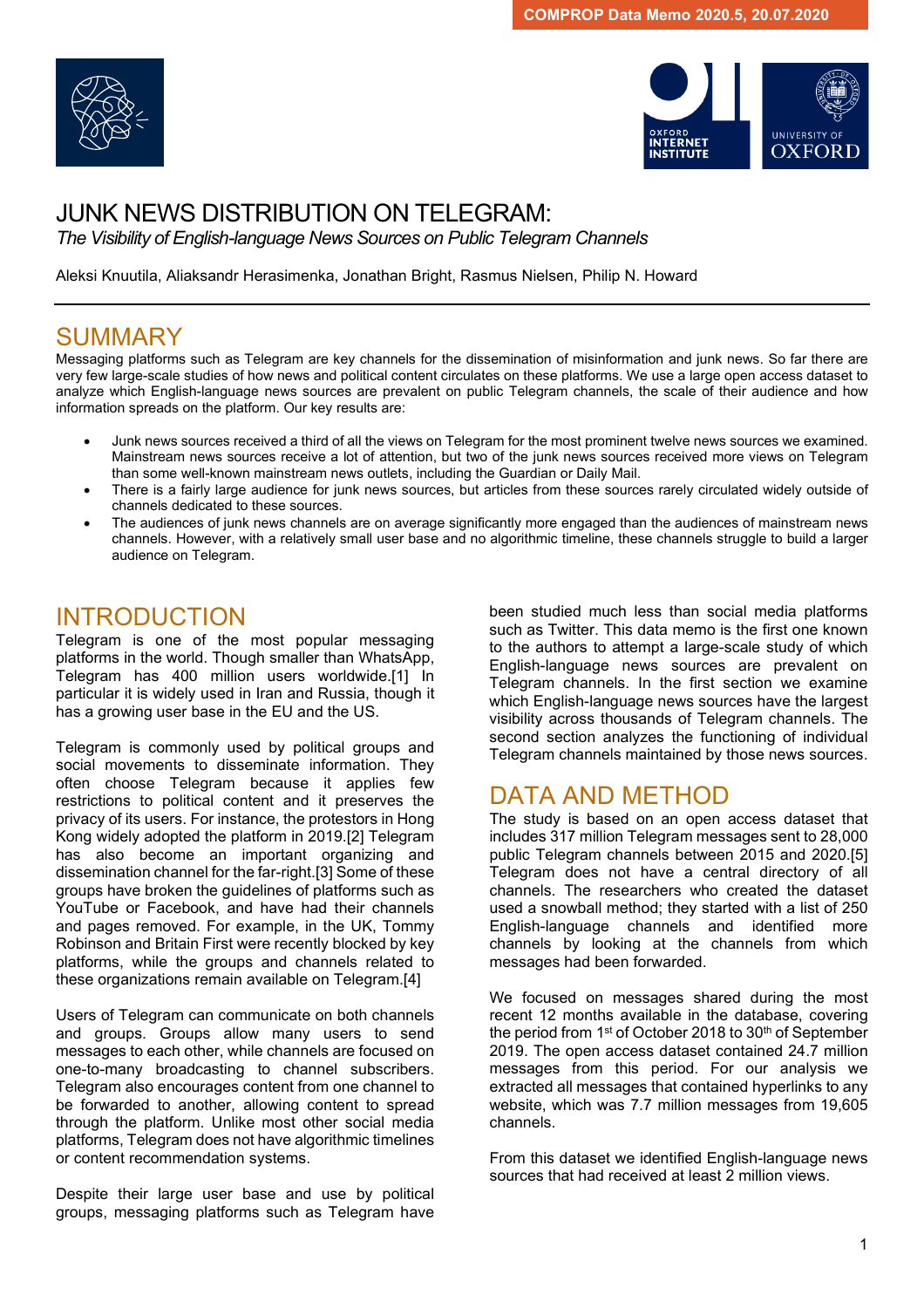This was done by examining internet domains that passed the 2 million views threshold and selecting the domains that focus on publishing news, and that publish primarily in English. The internet domains we examined with this threshold cover 92% of all views in the dataset. We additionally identified news organizations that publish in several languages above a threshold of 5 million views, and where possible differentiated links to English-language content based on features of their URLs. We identified sources as junk news using criteria developed during earlier work. See the [Data](https://comprop.oii.ox.ac.uk/wp-content/uploads/sites/93/2020/07/Data-Supplement.pdf)  [Supplement](https://comprop.oii.ox.ac.uk/wp-content/uploads/sites/93/2020/07/Data-Supplement.pdf) for more detail on URL patterns for these English-language sources and our inclusion criteria. About 180 thousand URLs, or about 2.4% of all hyperlinks in the dataset, contain English-language news domains. Overall news some other languages, such as Farsi and Russian, received more views than English-language news through Telegram channels, but they are outside of the scope of this analysis.

Telegram keeps track of how many times messages have been read. The views of a message represents the number of users who saw a post from any device. Multiple views by the same user are only counted as one provided they are within a four-day period. Though if a user sees a message again after four days, Telegram counts this as another view.[6] When a message is forwarded from one channel to another, views from all channels are added to the message's count of views. In our calculations we only examined the views of messages that have not been forwarded, to avoid double counting views. We did not analyze content that contained link shorteners such as bit.ly. In our sample, the 5 most popular link shorteners represented about 7% of all links on Telegram channels. For selected news sources we compared the levels of user engagement on Telegram to Facebook. We did this by collecting all available links to this news source from CrowdTangle and data on engagement with those links from the Facebook Graph API.

### FINDINGS The Reach of English-Language News **Sources**

In the time period we examined, there were 61,000 messages linking to articles from *The New York Times* that received about 17.3 million views. This is the highest number of views for any English-language news source (see Table 1). TR.news, a website associated with the British extremist Tommy Robinson, and Summit.news, a website associated with the American extremist Paul Joseph Watson, were next on the list. Other widely read mainstream news sources, such as the BBC, *The Guardian*, and the technology news website The Verge were also among the most visible news sources on Telegram. Infowars.com and Russiabacked southfront.org, both sites often found to contain misinformation, also received more than 2 million views on Telegram during the time period.[7]

The results show that mainstream news sources receive a lot of attention on Telegram channels. Out of the top dozen news sources examined, 33% of all views go to the junk news sources. TR.news and

Summit.news have been banned from maintaining their own channels and pages on other social media platforms such as Facebook and YouTube, and so have been attempting to gain a following on Telegram. TR.news is an example of a site for which Telegram is an important broadcasting platform. By way of comparison, in the time period when it gathered 8.4 million views on Telegram channels, links to TR.news on Facebook received about 600,000 reactions.

We also investigated which Telegram channels posted links to the 12 most prominent news sources. We examined whether the messages that gathered many views were concentrated in a single channel or spread across many channels. We found that the messages with highest number of views that link to the junk news websites TR.news, Summit.news and InfoWars.com were concentrated on a small number of Telegram channels (see Figure 1). The channels in question were the Telegram channels maintained by these news sources themselves. There were also a significant number of other channels that have posted messages with links to this junk news network. However, these channels did not influence significantly the overall count of views. This demonstrates that influential junk news sites have relatively weak distribution network on Telegram outside of the channels they maintain themselves.

By contrast, links to the mainstream news sites were spread across a larger number of Telegram channels. For news sources such as *The Guardian* and The Verge, a clear majority of the views were generated from Telegram channels not directly affiliated with the news sources. *The New York Times* was somewhere between these extremes. More than a half of the views to *The New York Times*' articles were generated by the two channels that are maintained by the newspaper (nytimes and nytimes\_world). These two channels had a relatively small number of subscribers, 11,116 subscribers combined, but a high number of messages - 45,972 messages in total in the time period examined. These results suggest that news sources who actively

#### **Table 1: Prominent English-Language News Sources Across All Telegram Channels**

| <b>News Source</b> | Views      | Number of | Number of |  |
|--------------------|------------|-----------|-----------|--|
|                    | (millions) | Messages  | Channels  |  |
| The New York Times | 17.3       | 61,222    | 1,049     |  |
| <b>TR News</b>     | 8.4        | 2,122     | 151       |  |
| <b>Summit News</b> | 6.4        | 2,885     | 289       |  |
| The Guardian       | 6.1        | 36,531    | 999       |  |
| The Verge          | 4.3        | 23,501    | 402       |  |
| <b>BBC News</b>    | 3.6        | 5.729     | 791       |  |
| <b>InfoWars</b>    | 3.5        | 5,469     | 215       |  |
| The Daily Mail     | 3.0        | 4.718     | 643       |  |
| <b>TechCrunch</b>  | 2.9        | 3,023     | 286       |  |
| <b>CNN</b>         | 2.8        | 24,667    | 525       |  |
| South Front        | 2.7        | 11,828    | 66        |  |
| Vice               | 2.0        | 4,654     | 532       |  |

Source: Authors' calculation based on open access data[5] Notes: Listed sources received more than 2 million views for the studied period. Given name of news sources is based on the branding on their website. The table shows the number of views for all messages linking to the news source's domain, the number of messages containing such links and the number of channels with at least one message linking to the domain.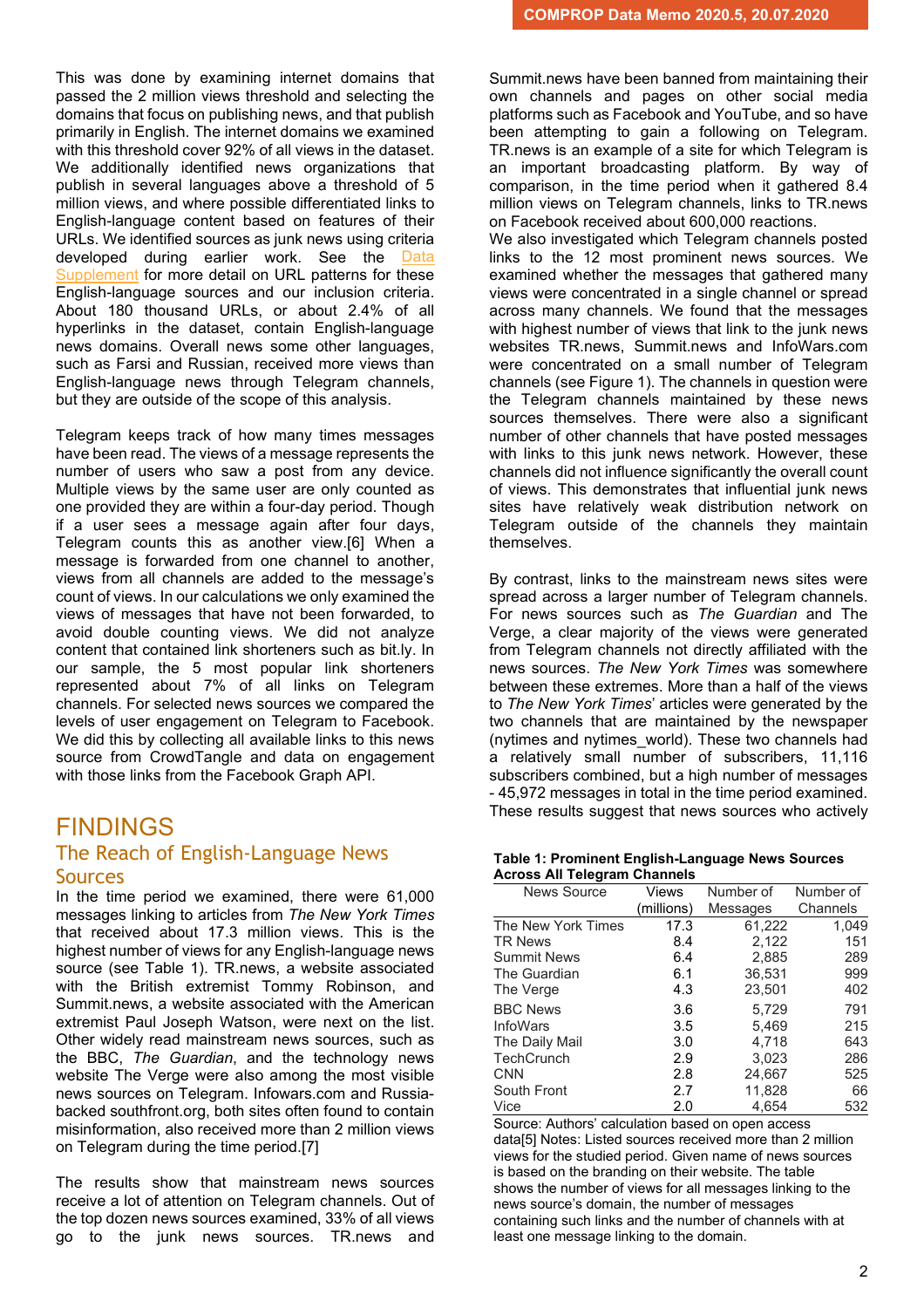#### **Figure 1: Distribution of views between Telegram channels for the 8 English-language news sources with most views**

| Views from all channels (millions) | Domain            | Channel                | Views from single top channel |
|------------------------------------|-------------------|------------------------|-------------------------------|
| 17.3                               | ny times.com      | ny times               | 8.4                           |
| 8.4                                | tr.news           | Tommy RobinsonNews     | 7.3                           |
| 6.4                                | summit.news       | pjwnews                | 5.9                           |
| 3.5                                | infowars.com      | infowarslive           | 2.8                           |
| 2.7                                | southf ront.org   | southf ronteng         | 2.6                           |
| 4.3                                | thev erge.com     | addmeto                | $1.3$                         |
| 2.9                                | techcrunch.com    | addmeto                | 1.2                           |
| 6.1                                | theguardian.com - | <b>TheGuardianNews</b> | 0.9                           |
| 3.6                                | BBC.domain        | bbcworldnews           | 0.7                           |
| 2.0                                | vice.com          | namochimanturu         | 0.5                           |
| 3.0                                | daily mail.co.uk  | oliv erjanich          | 0.4                           |
| 2.8                                | cnn.com           | akhbaralnilin          | 0.3                           |
|                                    |                   |                        |                               |
|                                    | Mainstream news   | 而<br>Junk news         |                               |

Source: Authors' calculation based on open access data[5]

maintain their own channels on Telegram added to their visibility. At the same time, a wide range of Telegram channels posted links to mainstream news articles, whereas junk news sources were almost entirely reliant on their own official Telegram channels. This suggests that there is a fairly large audience for junk news sources. However, articles from these sources rarely circulated widely outside of junk news-related channels.

### The Reach of Individual Telegram Channels

The analysis above has examined all Telegram messages across several channels that link to individual news sources. We also analyzed individual Telegram channels that are important sources of news, and looked at all of their messages regardless of where they link to.

For Table 2, we analyzed the English-language news sources presented in Table 1 and for each source selected the Telegram channel maintained by those organizations with the largest number of subscribers. Table 2 describes how Telegram channels reached their audiences. For every channel we calculated the indicator of views per subscriber, to describe how actively the subscribers were following the channel's content. Views per subscriber is the average number of views for the channels messages divided by the number of subscribers. The numbers show that for the junk news channels, TommyRobinsonNews and pjwnews, views per subscriber were significantly higher than, for instance, it is for *The New York Times*. The numbers also demonstrate that the audience of junk news channels on Telegram was significantly more engaged than the audience of mainstream news channels.

The table also shows that content from the junk news channels was shared onto other Telegram channels<br>more frequently. For instance, for more frequently. For instance, for TommyRobinsonNews, an average message was shared to 145 other channels about 2.7 times. These channels had 1666 subscribers on average. This suggests that Telegram channels did not exhibit the phenomenon of virality. This is one attribute that the platform has as a content distribution avenue for those choosing to adopt it.

Most channels on Telegram had fewer subscribers than equivalent channels on larger platforms, such as Facebook or YouTube. For instance, the Facebook page of *The New York Times* had gathered over 17 million likes, many times more than its over 10 thousand subscribers on Telegram. The dataset, however, shows that Telegram channels consistently reached a higher proportion of their viewers. A study by the social media analytics firm DataReportal showed that the number of views a Facebook page will get is on average 5.2% of the number of users who have liked the page.[8] The median views per subscriber rate for all Telegram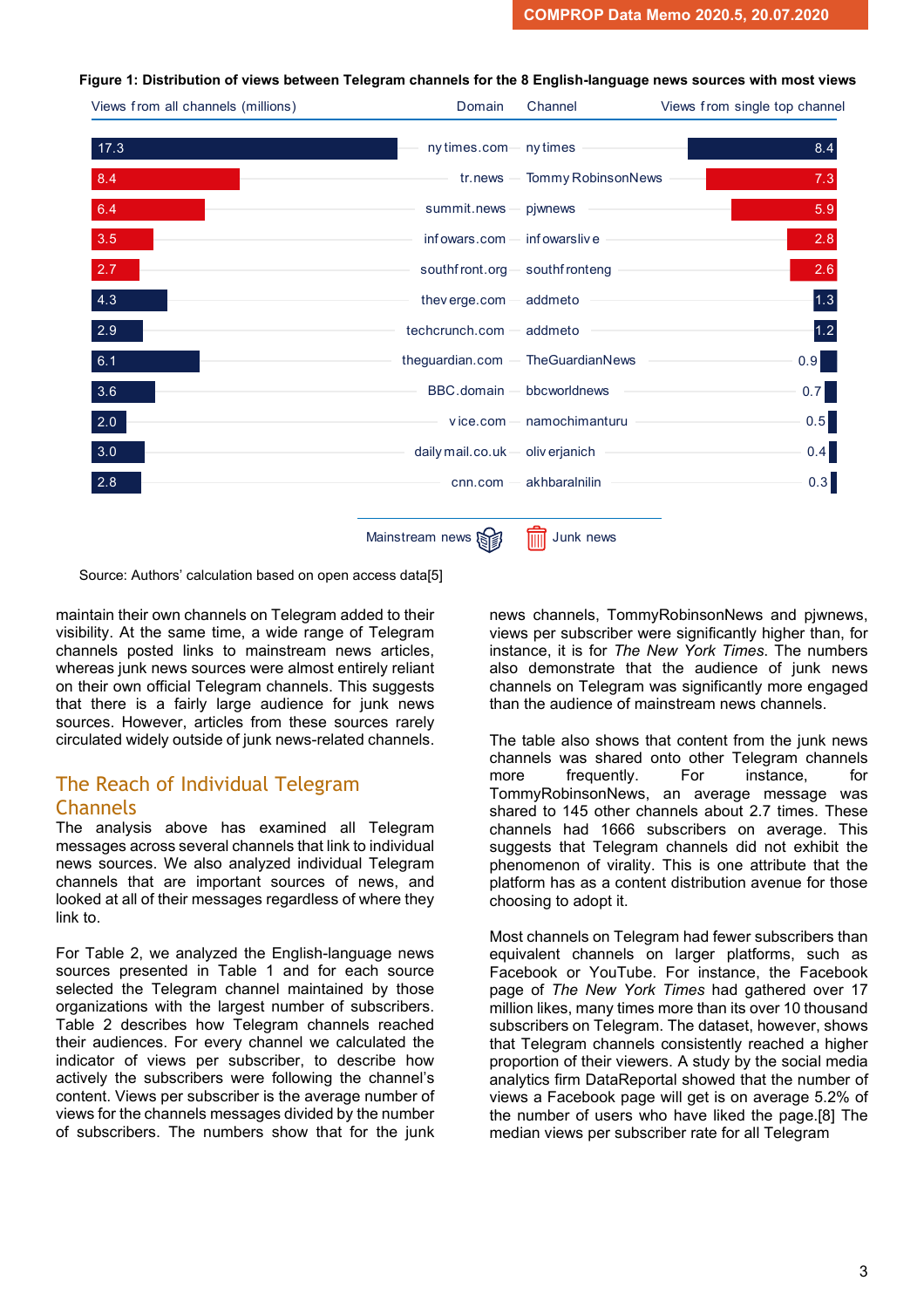### **Table 2: Prominent Channels Maintained by English-Language News Sources**

| <b>Channel Title</b>       | <b>Subscribers</b> | Number of<br>Messages | Views (millions) | Number of Shares | Avg. Views per<br>Subscriber |
|----------------------------|--------------------|-----------------------|------------------|------------------|------------------------------|
| <b>Tommy Robinson News</b> | 50,250             | 935                   | 15.6             | 2.514            | 0.33                         |
| Paul Joseph Watson         | 24,992             | 543                   | 6.7              | 2,090            | 0.49                         |
| The New York Times         | 10,383             | 30,522                | 8.4              | 162              | 0.03                         |
| InfoWars.com               | 9,556              | 2920                  | 3.5              | 1,069            | 0.12                         |
| <b>BBC World News</b>      | 6,645              | 513                   | 0.7              | 2                | 0.21                         |
| SouthFront                 | 1,683              | 7,446                 | 2.8              | 421              | 0.22                         |
| The Guardian               | 607                | 29,658                | 0.9              | 85               | 0.05                         |
| The Verge                  | 312                | 10.817                | 0.3              | 57               | 0.1                          |

Source: Authors' calculation based on open access data[5]

Note: Comparison of individual Telegram channels maintained by news sources with more than 2 million views across all Telegram channels. The average views per subscriber were counted by dividing the average number of views for messages in a channel by the number of subscribers the channel has.

channels in our dataset was 36%. These figures suggest that Telegram users engage with sources more proactively than the audiences of some leading platforms.

The high views per subscriber ratio was also the explanation for the success of channels such as TommyRobinsonNews on Telegram. The results show that the way in which junk news channels such as Tommy Robinson News managed to reach high number of views mainly through having a loyal group of subscribers reading their content.

## **CONCLUSIONS**

This study is one of the first attempts to investigate the spread of news and political content on messenger platforms through a case study of Telegram channels. We find that while mainstream news sources receive a lot of attention on Telegram channels, partisan, junk news sources, particularly from the right side of the political spectrum, also have significant audiences on the platform. TR.news and Summit.news reach a larger audience through Telegram channels than many of the most prominent newspapers, including CNN and *The Guardian*.

Our study also points to the limitations of trying to find your audience through Telegram, in comparison other large social media platforms, such as Facebook or YouTube. Unlike many social media platforms, Telegram offers no recommendations or an algorithmic timeline, which could surface created content to users who are not subscribed to particular channels. This means much of the reach is driven by self-selection. We also find that sharing of messages between channels does not significantly increase their audience, at least for the relatively prominent Telegram channels we examined. These features of Telegram, in addition to the relatively small userbase in most English-speaking countries, limit the potential for reaching a wider audience on the platform, beyond those who actively seek to engage with a particular source or community.

At the same time, Telegram remains an important channel for distributing news to many groups and individuals that have been deplatformed from other social media, including Summit.news and TR.news. Their subscriber count on Telegram was smaller than it was on Facebook or YouTube. However, subscribers on Telegram are much more likely to view individual messages than on other social media platforms. Even relatively small Telegram channels can help outlets generate significant amount of engagement from a loyal audience.

# **REFERENCES**

[1] P. Durov, "400 Million Users, 20,000 Stickers, Quizzes 2.0 and €400K for Creators of Educational Tests," *Telegram*, Apr. 24, 2020. [Online]. Available: [https://telegram.org/blog/400-million.](https://telegram.org/blog/400-million)

[2] S. Banjo, "Hong Kong Protests Drive Surge in Telegram Chat App," *Bloomberg*, Aug. 15, 2019.

[3] J. Guhl, J. Davey, "A Safe Space to Hate: White Supremacist Mobilisation on Telegram." Institute for Strategic Dialogue Briefing, June 2020. [Online]. Available: [https://www.isdglobal.org/wp-content/uploads/2020/06/A-Safe-](https://www.isdglobal.org/wp-content/uploads/2020/06/A-Safe-Space-to-Hate2.pdf)[Space-to-Hate2.pdf](https://www.isdglobal.org/wp-content/uploads/2020/06/A-Safe-Space-to-Hate2.pdf)

[4] R. Rogers, "Deplatforming: Following extreme Internet celebrities to Telegram and alternative social media," *Eur. J. Commun.*, May 2020.

[5] J. Baumgartner, S. Zannettou, M. Squire, and J. Blackburn, "The Pushshift Telegram Dataset," *ArXiv200108438 Cs*, Jan. 2020, Accessed: Apr. 24, 2020. [Online]. Available: [http://arxiv.org/abs/2001.08438.](http://arxiv.org/abs/2001.08438)

[6] Telegram.org, "Telegram FAQ," *Telegram*. [Online]. Available: [https://telegram.org/faq.](https://telegram.org/faq)

[7] E. Macguire, "Banned from Facebook and Twitter, UK far right turns to TikTok," *Aljazeera*, Apr. 16, 2020. [Online]. Available: [https://www.aljazeera.com/news/2020/04/banned-facebook-twitter-uk-turns-tiktok-](https://www.aljazeera.com/news/2020/04/banned-facebook-twitter-uk-turns-tiktok-200416102704155.html)[200416102704155.html.](https://www.aljazeera.com/news/2020/04/banned-facebook-twitter-uk-turns-tiktok-200416102704155.html)

[8] S. Kemp, "Digital 2020 Global Overview Report". Accessed: 13. July 2020. Available: [https://datareportal.com/reports/digital-2020-global-digital-overview.](https://datareportal.com/reports/digital-2020-global-digital-overview)